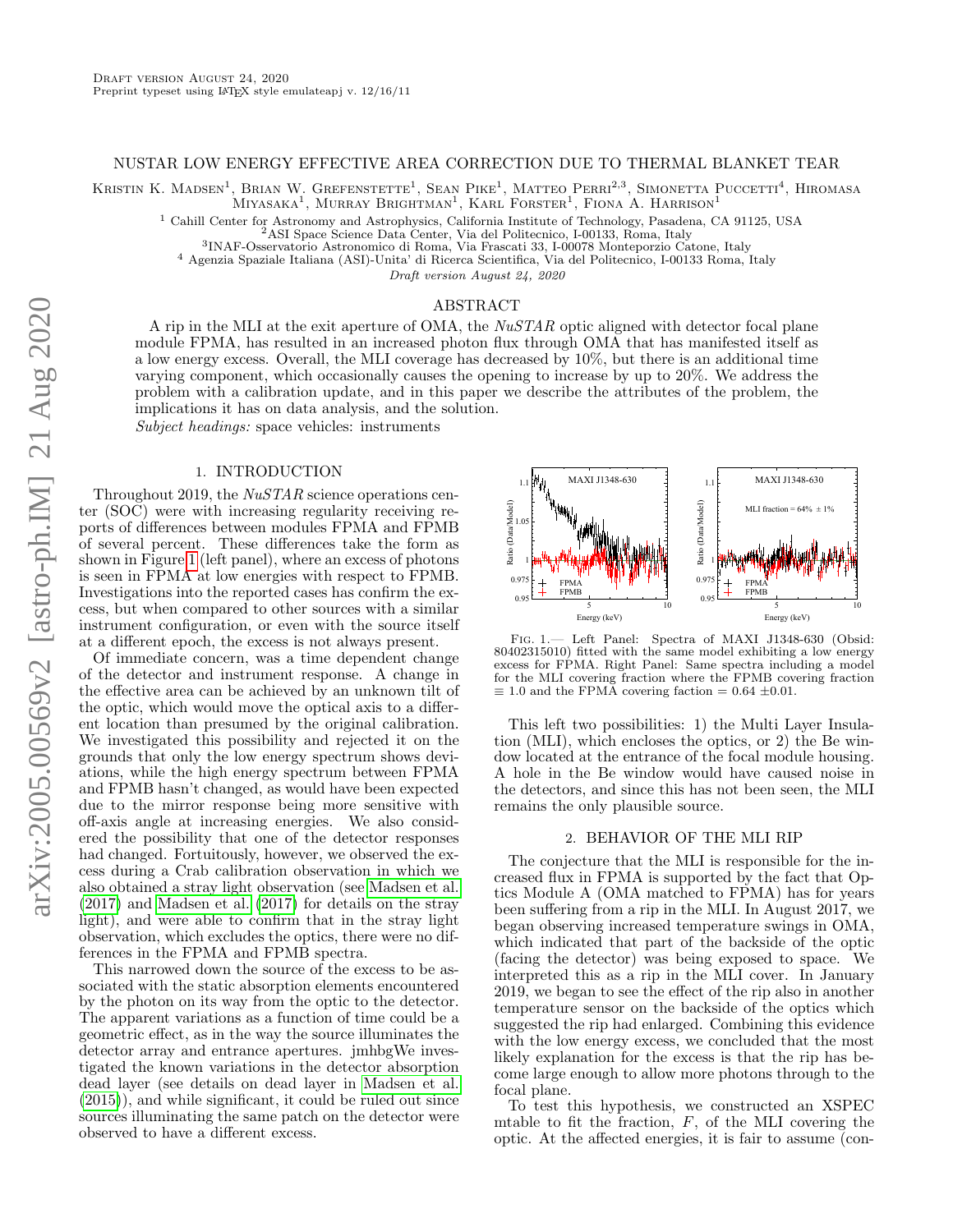firmed by raytracing) that the number of photons exiting the optics is proportional to the area and not strongly affected by vignetting. A  $F = 1$  means the MLI fully covers the opening, and  $F = 0.9$  that only 90% of the opening is covered by the MLI. Figure [1](#page-0-0) (right panel) shows MAXI J1348-630 (ObsID 80402315010) without and with the corrected MLI, yielding a 65% covered fraction of the aperture on the backside of the optic.

The next step was to investigate why only some observations showed the excess. To research the dependency on time, we constructed a simple method to quantify the excess. We multiplied the effective area  $(A_{eff})$  with the detector efficiency  $(Det_{eff})$  and divided the source counts with this simplified response to remove the instrument effect, then divided the two modules with one another and scaled by the exposure time, which may differ between modules, to remove the effect of the source spectrum:

 $F P M A / F P M B =$ 

$$
\frac{counts_A}{counts_B} \times \frac{A_{Eff}(FPMB) \circ Det_{eff}(FPMB)}{A_{Eff}(FPMA) \circ Det_{eff}(FPMA)} \times \frac{exp_B}{exp_A}.
$$

At energies below 10 keV the detector response is largely diagonal, and the ratio mostly removes the impact of source spectrum, which for the purpose of measuring the MLI covering fraction is accurate enough. We can therefore fit the ratio directly with the MLI fraction without having to deal with the source spectrum, and performed this operation on the entire NuSTAR data library for all sources above 3 count second<sup>-1</sup> and within 2.5 arcminutes of the optical axis, with the additional restriction that all counts in the extraction region had to be located on Detector 0. We then correlated this data with the average temperature of OMA for each observation, and Figure [4](#page-2-0) shows as a function of time and temperature the evolution of the rip. The plot illustrates several points:

- 1. the accuracy of the MLI fraction is on the order of  $\pm 5\%$ , due to other cross-calibration effects between FPMA and FPMB, such as the optical axis location,
- 2. the FPMA/FPMB difference has since launch been at about 0.96, indicating that we did not have the pre-launch thickness of the FPMA (or FPMB) correct,
- 3. although the temperature sensors only began to detect the rip in mid 2017, it was already likely present in early 2017,
- 4. the propagation of the rip appears to have stopped in 2018,
- 5. however, since 2019 we occasionally see very large differences in FPMA/FPMB correlated with a very cold temperature of the optic.

The data show that under certain circumstances the rip is apparently able to increase in size, and that when this happens the sensor measures a low temperature, presumably because more of the optic is exposed to space. We verified this with a data set of MAXI J1348-630 taken during a period when the temperature changed



<span id="page-1-1"></span>Fig. 2.— The covering fraction of MLI as a function of time color coded with the temperature of OMA sensor OPT0 5TEMP. The observations are used are from the entire NuSTAR flight library fulfilling the following requirements: average count rate greater then 3 counts s<sup>-1</sup>, average off-axis angle  $\langle 2.5'$ , and extraction region entirely on Det 0. Solid lines show mark the average level of the MLI fraction for the given ranges.



<span id="page-1-0"></span>Fig. 3.— Two epochs of the MAXI J1348-630 (ObsID: 80402315008) FPMA/FPMB ratios. During this observation the temperature changed drastically, indicating the MLI 'opened up'. The *high* temperature spectrum spectrum (red) had temperature above 15  $\deg/C$  and the *low* temperature spectrum (blue) had a temperature below 9 deg/C. The difference in the MLI covering fraction was 0.82 for high and 0.73 for low.

in the middle of the observation, and shown in Figure [3](#page-1-0) is the temperature in the lower panel and associated FPMA/FPMB ratios for the two epochs in the upper. This confirms that the fraction of MLI in the photon path is correlated with temperature, and indicates that the rip in the MLI is able to enlarge, resulting in a decreased temperature and increased photon flux.

Mechanically, it is difficult to explain how the rip in the MLI can expand and contract, however, the change in the temperature is confirmed through multiple OMA temperature sensors, ruling out the possibility that the low temperature readings are due to a single faulty thermistor.

#### 3. THE SOLUTION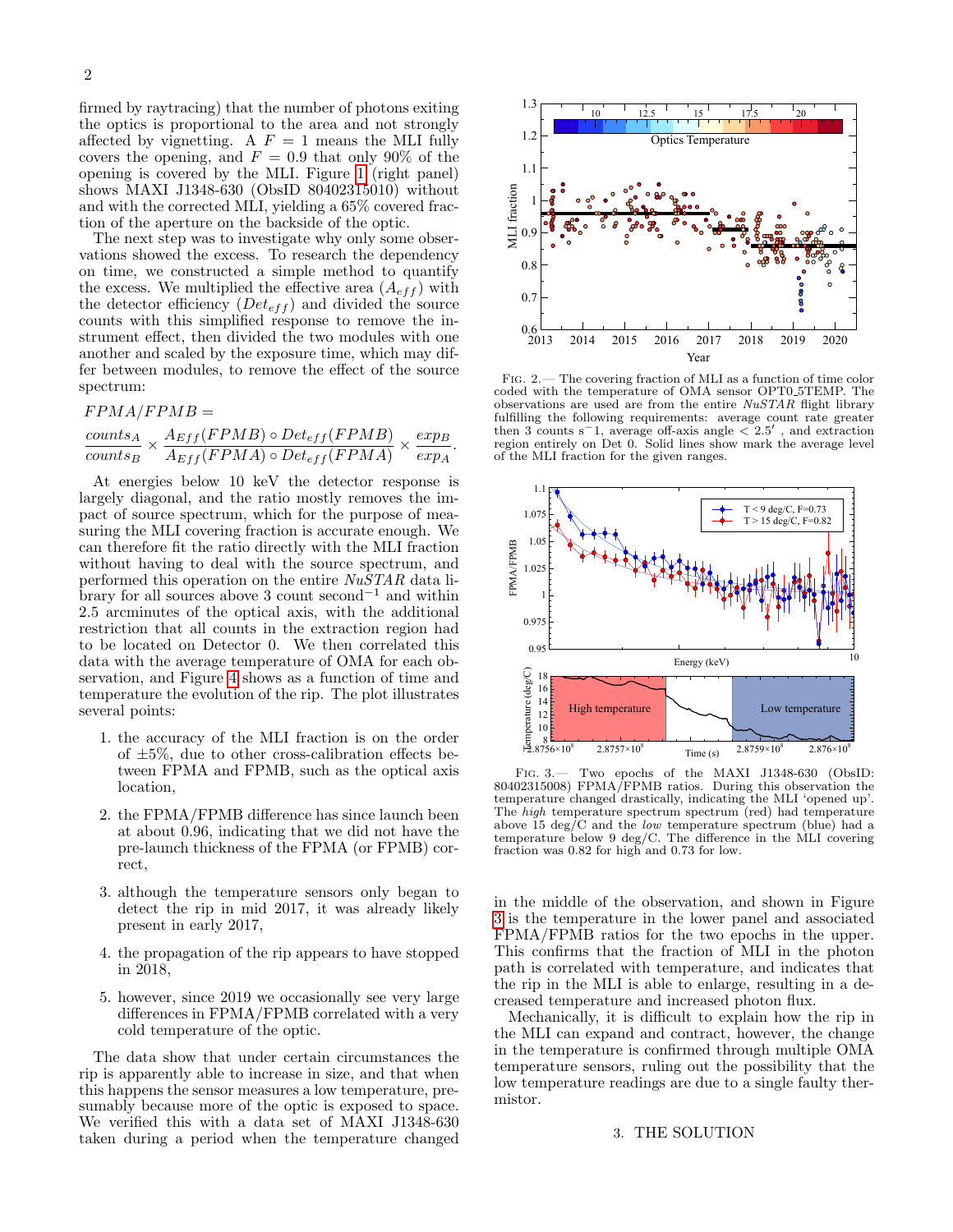TABLE 1 Time dependent responses

<span id="page-2-1"></span>

| Date range                       | MLI fraction |
|----------------------------------|--------------|
| $date<$ 2017                     | 0.96         |
| $2017 \leq date < 2018$          | 0.91         |
| $2018 \leq$ date $< 2019$   0.86 |              |

<span id="page-2-3"></span>TABLE 2 Temperature dependent responses (for data taken after 2019-01-01)

| Temperature range | MLI fraction |
|-------------------|--------------|
| T > 15            | 0.86         |
| 12 < T < 15       | 0.8          |
| 10 < T < 12       | 0.75         |
| $T \leq 10$       | 0.7          |

We can correct the issue by decreasing the fraction of MLI covering the backside of the optics in the instrument response files. We can track the decrease of the MLI as a function of time by assuming the rip occurred in 2017 and that it stabilized in 2018. Taking the mean value of the data set described above for observations before 2017, we find an average MLI coverage of 0.96. Because this happened before the rip, we interpret this to mean that we overestimated the pre-launch thickness of the MLI by 4% on OMA, not to be confused with the covering fraction after the rip. For the observations after 2018 we find an average MLI fraction of 0.86, showing that the tear has reduced the MLI coverage by ∼10%. To correct for the difference, we have adjusted the on-axis ARF of FPMA by decreasing the thickness of the MLI to F=0.96 before 2017, and changing the covering fraction by F=0.91 in 2017 and F=0.86 after 2018. See Figure [2](#page-1-1) and Table [1](#page-2-1) for the valid ranges.

We applied these new ARFs to the NuSTAR data and recalculated the MLI fractions as shown in Figure [4.](#page-2-0)

The additional time varying component, caused by the expansion of the rip, can be correlated with temperature as shown in Figure [5.](#page-2-2) The plot shows in black circles the average temperature of all observations (above 3 counts  $s^{-1}$ , 2.5' on-axis, and on Detector 0) together with a line fitted through the points. Additionally, we show in triangles MAXI J1348-630 (obsID 80402315008) divided into temperature bins and fitted with the MLI fraction, and in squares the Crab (obsID 10502001006) also divided into temperature bins and fitted with the MLI fraction. The data shows there is a spread when using the average temperature during an observations, but that when the measurement of the MLI fraction is used with more precise temperature data then the points fall close to the line fitted through the average temperature data. Based on this we picked three temperature bands and assigned the constant MLI fractions as shown in Table [2](#page-2-3) to each band.

These corrections only apply if the temperature is below 15 deg/C. Otherwise the global corrections discussed above apply.

When applying the corrections from Table [1](#page-2-1) and [2](#page-2-3) to the NuSTAR library we see in Figure [6](#page-3-3) that the cold outliers are now brought into family.

The corrections are not perfect and there may be individual cases for which one may still measure an



<span id="page-2-0"></span>Fig. 4.— The covering fraction of MLI as a function of time color coded with the temperature of OMA sensor OPT0 5TEMP. This has been adjusted with the average MLI covering fraction from Table [1.](#page-2-1)



<span id="page-2-2"></span>Fig. 5.— MLI covering fraction as a function of temperature. Black dots are observations with mean OPT0\_5TEMP  $\leq 15 \text{ deg/C}$ and solid line is the linear fit to the points. Red squares: spectra of ObsID 80402315008 filtered into temperature bins and fitted for the MLI covering fraction (see Figure [3\)](#page-1-0). Cyan triangles: spectra of ObsID 10502001006 filtered into temperature bins and fitted for the MLI covering fraction. Colored horizontal lines show the MLI covering fraction assigned to the temperature range.

FPMA/FPMB difference. For those cases we supply the XSPEC mtable, however, care must be taken when using it. The exponential shape of the MLI correction is unfortunately degenerate with many astrophysical models, and we strongly advise using the following steps to minimize cross-talk with other continuum models:

- 1. First ignore FPMA between 3 7 keV, when doing your original fits. Make sure the model includes a constant between FPMA and FPMB. Find the value of the constant and freeze it.
- 2. Notice FPMA 3 7 keV and add the mtable to the model. Set the fraction value of the MLI to 1.0 for FPMB and freeze it. Allow only the MLI fraction of FPMA to fit.
- 3. Please note that the range of MLI fraction should now lie between 0.9 and 1.0, and if the range is outside that, something else may be wrong.